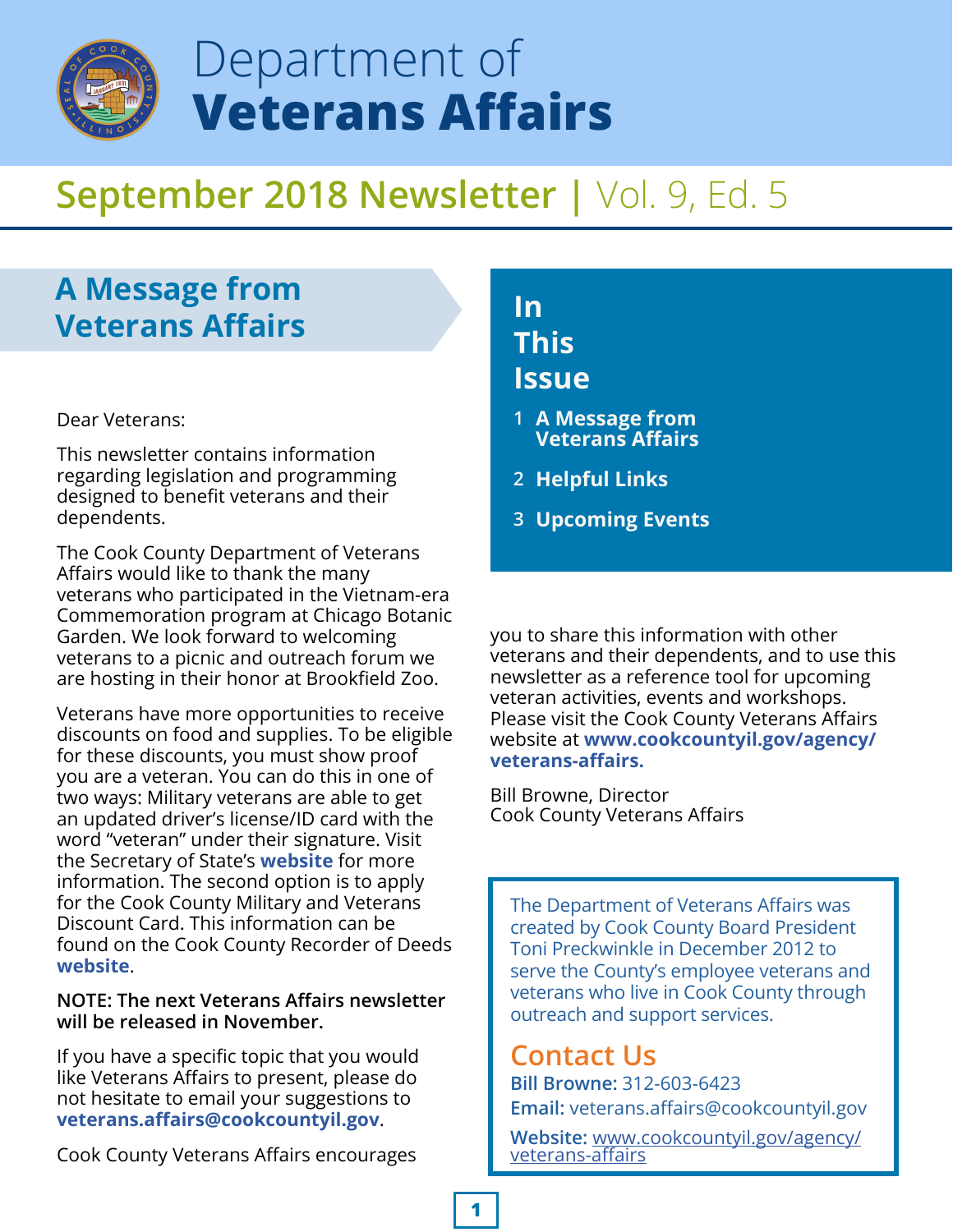

# Department of **Veterans Affairs**

# **Helpful Links**

#### **Forever GI Bill Expands VA Educational Benefits**

**Learn more about new and existing [provisions that help veterans achieve](https://www.benefits.va.gov/GIBILL/FGIBSummaries.asp)  their educational goals.** 

#### **VA Releases Healthcare Benefit Application for Spanish-Speaking Veterans**

**This is part of the VA's effort to ensure [healthcare benefits ar](https://www.va.gov/opa/pressrel/pressrelease.cfm?id=5091)e accessible for all veterans.**

### **Illinois Legislation**

**Find out more about legislation that affects veterans in Illinois:**

**[HB4288](http://www.ilga.gov/legislation/BillStatus.asp?DocNum=4288&GAID=14&DocTypeID=HB&SessionID=91&GA=100) – Veterans Preference Act [HB4576](http://www.ilga.gov/legislation/BillStatus.asp?DocTypeID=HB&DocNum=4576&GAID=14&SessionID=91&LegID=109505) – Combat Action Plates [SB2225](http://www.ilga.gov/legislation/BillStatus.asp?DocTypeID=SB&DocNum=2225&GAID=14&SessionID=91&LegID=107590) – Desert Storm Plates**

#### **VA Updates Disability Rating Schedule Related to Skin Conditions**

**The [rating schedule is](https://www.va.gov/opa/pressrel/pressrelease.cfm?id=5093) the collection of federal regulations used by Veterans Benefits Administration claims processors to evaluate the severity of disabilities and assign disability ratings.**

# **Looking for a job?**

**When applying for employment with Cook County Government, preference is given in the application process to honorably discharged veterans who have served in the Armed Forces of the United States for more than 180 consecutive days, or during war time. For current employment information, please visit the links below.**

**Offices Under the President: [www.cookcountyil.gov/](http://www.cookcountyil.gov/current-job-listings) current-job-listings**

**Forest Preserves District: http://fpdcc.com/about/jobs/**

**Health and Hospitals System: www.cookcountyhhs.org/about[cchhs/human-resources/careers/](http://www.cookcountyhhs.org/about-cchhs/human-resources/careers/)**